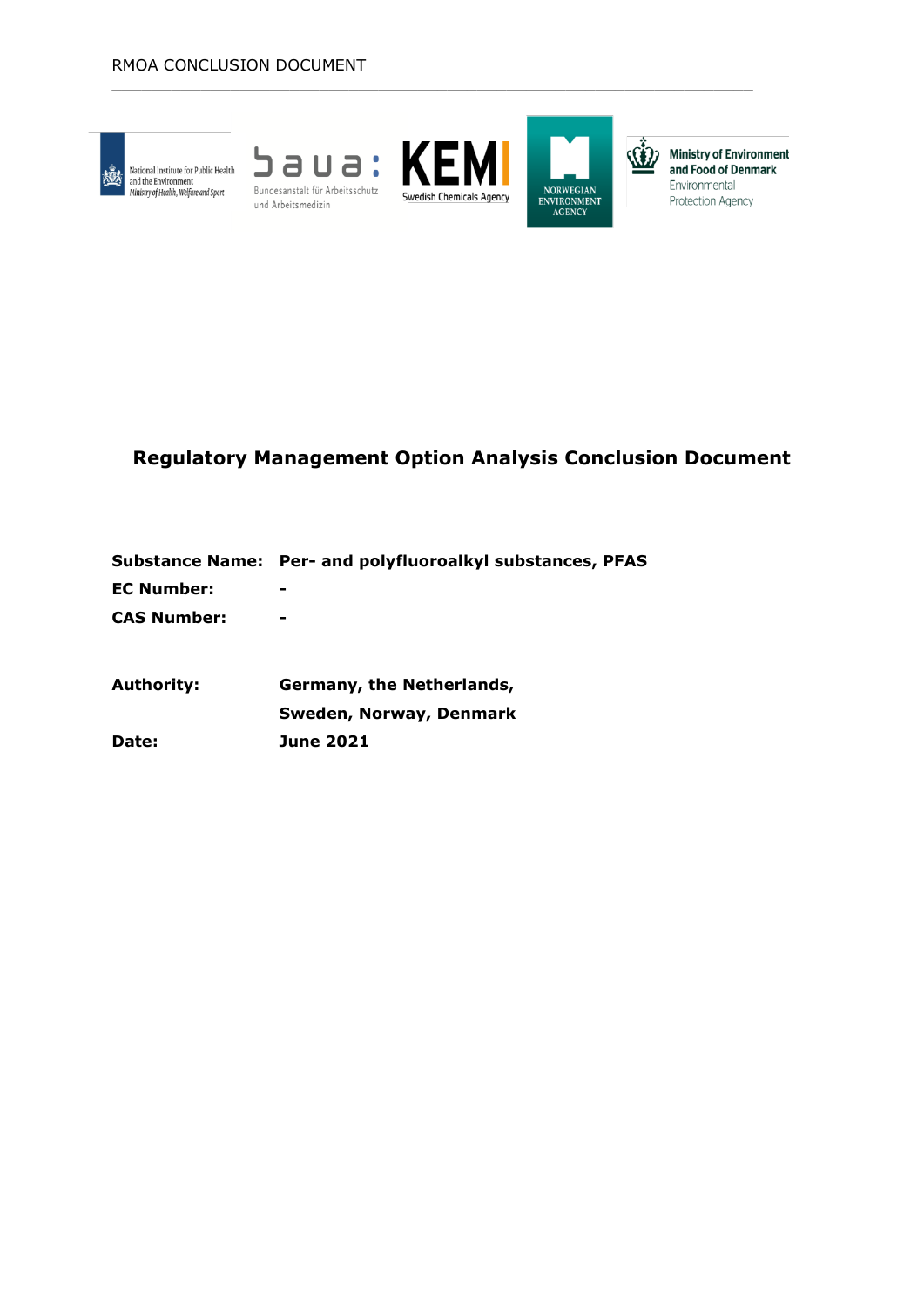### **DISCLAIMER**

 $\_$  , and the set of the set of the set of the set of the set of the set of the set of the set of the set of the set of the set of the set of the set of the set of the set of the set of the set of the set of the set of th

The author does not accept any liability with regard to the use that may be made of the information contained in this document. Usage of the information remains under the sole responsibility of the user. Statements made or information contained in the document are without prejudice to any further regulatory work that ECHA or the Member States may initiate at a later stage. Risk Management Option Analyses and their conclusions are compiled on the basis of available information and may change in light of newly available information or further assessment.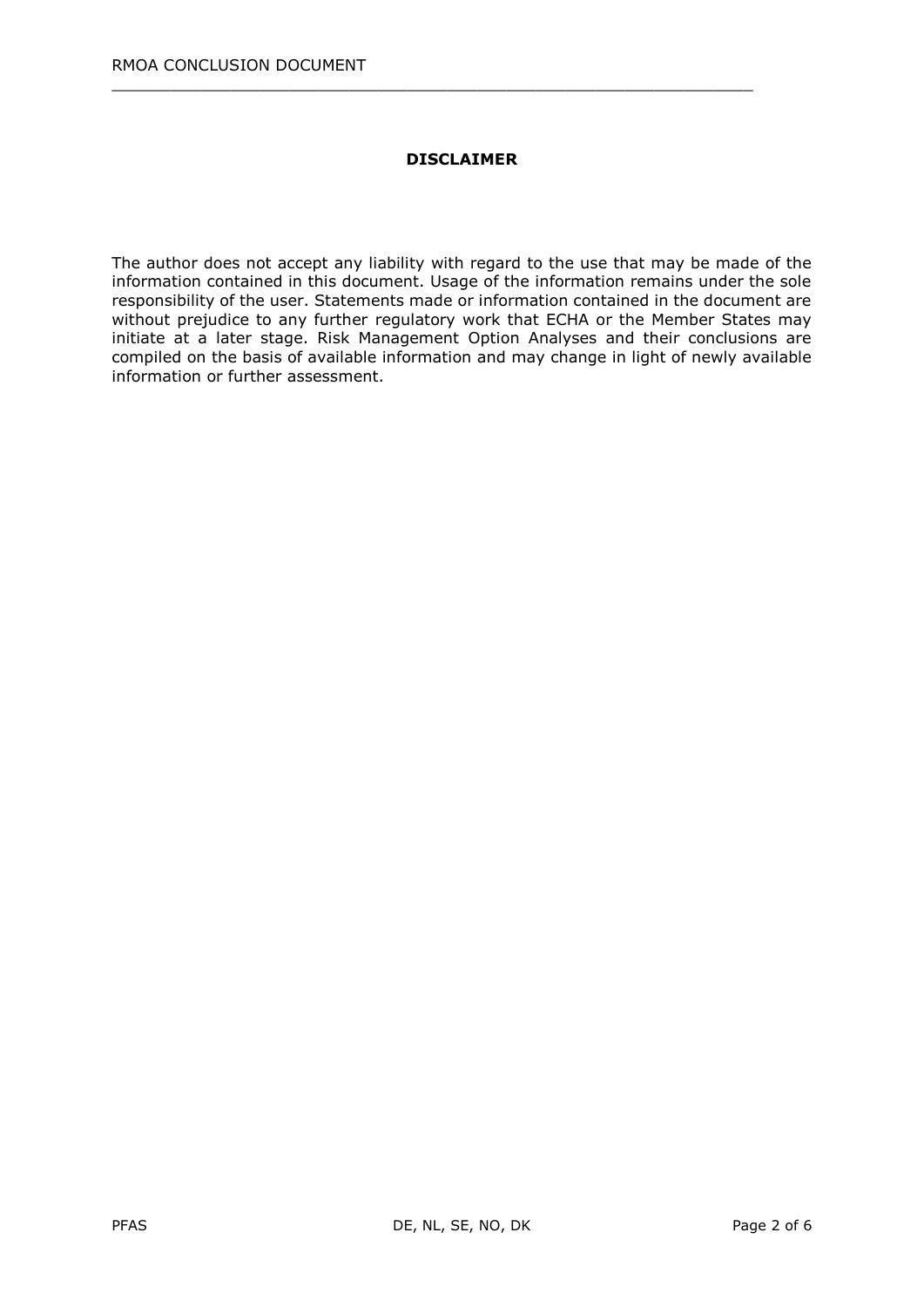# **Foreword**

The purpose of Regulatory Management Option analysis (RMOA) is to help authorities decide whether further regulatory risk management activities are required for a substance and to identify the most appropriate instrument to address a concern.

 $\_$  , and the set of the set of the set of the set of the set of the set of the set of the set of the set of the set of the set of the set of the set of the set of the set of the set of the set of the set of the set of th

RMOA is a voluntary step, i.e., it is not part of the processes as defined in the legislation. For authorities, documenting the RMOA allows the sharing of information and promoting early discussion, which helps lead to a common understanding on the action pursued. A Member State or ECHA (at the request of the Commission) can carry out this case-by-case analysis in order to assess whether further regulatory management measures are needed.

An RMOA can conclude that regulatory risk management at EU level is required for a substance (e.g. harmonised classification and labelling, Candidate List inclusion, restriction, other EU legislation) or that no regulatory action is required at EU level. Any subsequent regulatory processes under the REACH Regulation include consultation of interested parties and appropriate decision making involving Member State Competent Authorities and the European Commission as defined in REACH.

This Conclusion document provides the outcome of the RMOA carried out by the authorities. In this conclusion document, the authorities consider how the available information collected on the substance can be used to conclude whether regulatory risk management activities are required for a substance and which is the most appropriate instrument to address a concern. With this Conclusion document the Commission, the competent authorities of the other Member States and stakeholders are informed of the considerations of the author authorities. In case the author authorities propose in this conclusion document further regulatory management measures, this shall not be considered initiating those other measures or processes. Since this document only reflects the views of the authorities, it does not preclude Member States or the European Commission from considering or initiating regulatory risk management measures which they deem appropriate.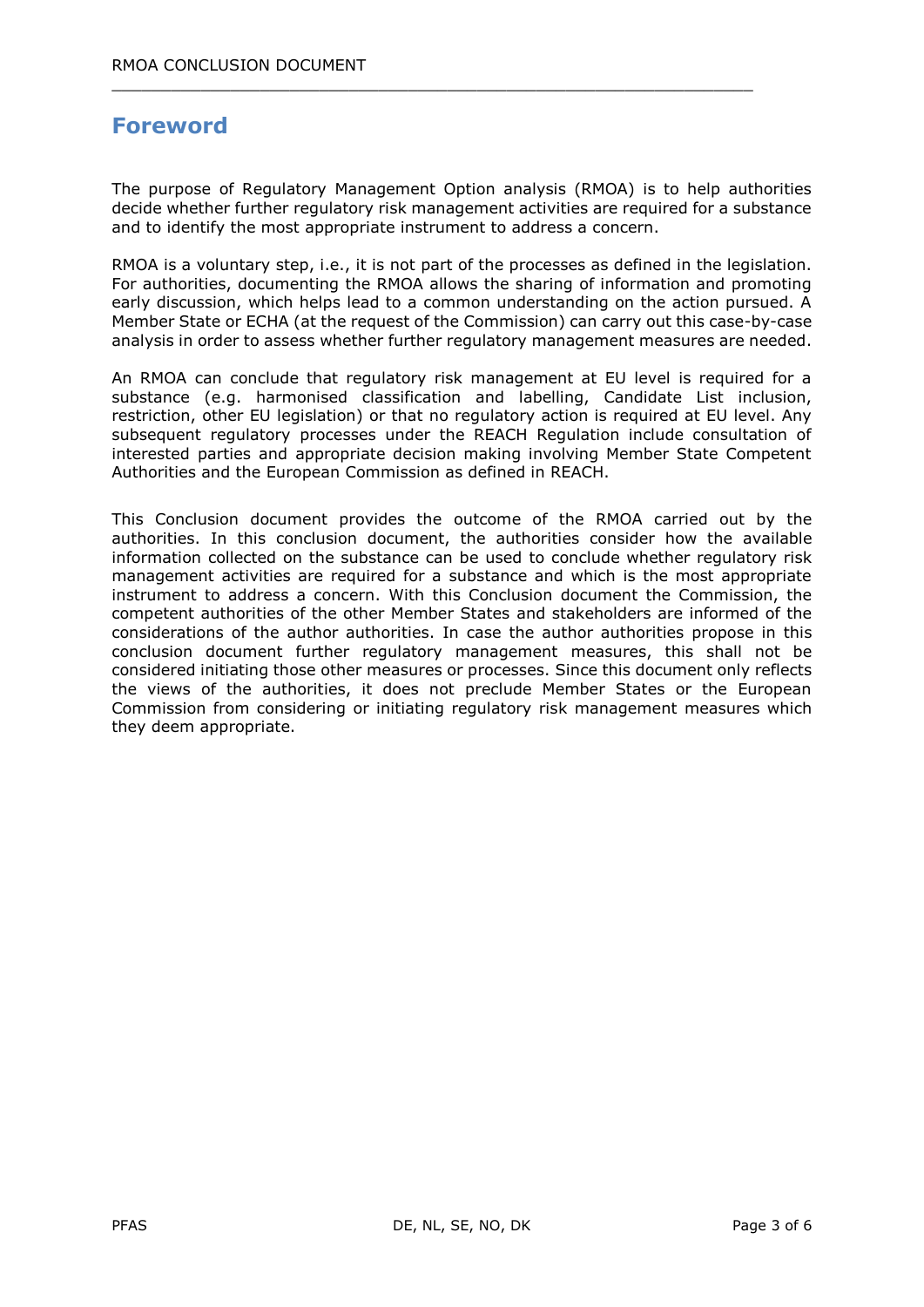## **1. OVERVIEW OF OTHER PROCESSES / EU LEGISLATION**

 $\_$  , and the set of the set of the set of the set of the set of the set of the set of the set of the set of the set of the set of the set of the set of the set of the set of the set of the set of the set of the set of th

#### **REACH:**

For several specific PFAS other processes under REACH are either on-going or have already been completed, including substance evaluation (21 PFAS), RMOA (9 PFAS), SVHC-identification (10 PFAS, including PFOA/APFO, C9 – C14 PFCAs, GenX), restriction (5 restriction proposals submitted so far covering PFAS, including PFOA, C9 – C14 PFCAs, PFHxS, PFHxA including their salts and related substances, respectively).

#### **CLH:**

51 CLH proposals for PFAS in the scope of this RMOA (covering 43 active substances in pesticides and/or biocides as well as 8 industrial chemicals registered under REACH) have been submitted to ECHA so far. All of the active substances in plant protection and biocidal products have been classified as Aquatic Acute 1 and Aquatic Chronic 1 or are proposed for this classification. In addition, for the majority an additional classification as toxic for reproduction, carcinogenic, acute toxic or specific target organ toxicity has been adopted or suggested.

#### **Stockholm Convention/POP-Regulation:**

Perfluorooctane sulfonic acid (PFOS) and perfluorooctanoic acid (PFOA), their salts and precursors are already regulated in the Stockholm Convention and included in the POP Regulation. Furthermore, PFHxS, its salts and related substances have also been nominated as candidates to be included into the Stockholm Convention and thus into the POP Regulation.

#### **F-gases Regulation**:

Regulation (EU) No 517/2014 aims to reduce emissions from industry by 70% in 2030 compared to those in 1990. This reduction is to be realised by three means:

1. Gradual phase-down of the quantities of HFCs used by means of quota. The phase-down only applies to HFCs and not to perfluorocarbons (PFCs) or sulphur hexafluoride (SF6).

2. Prohibitions on use and placement on the market, insofar as technically feasible and more climate friendly alternatives are available.

3. Continuation and expansion of the scope of regulations concerning leak tests, certification, disposal and labelling.

#### **Non-EU legislation:**

In addition to EU legislation, relevant regulations for PFAS are in place in other countries, e.g. USA, Canada, New Zealand and Australia.

## **2. CONCLUSION OF RMOA**

| <b>Conclusions</b>                                |  |
|---------------------------------------------------|--|
| Need for follow-up regulatory action at EU level: |  |
| Harmonised classification and labelling           |  |
| Identification as SVHC (authorisation)            |  |
| <b>Restriction under REACH</b>                    |  |
| Other EU-wide regulatory measures                 |  |
| Need for action other than EU regulatory action   |  |
| No action needed at this time                     |  |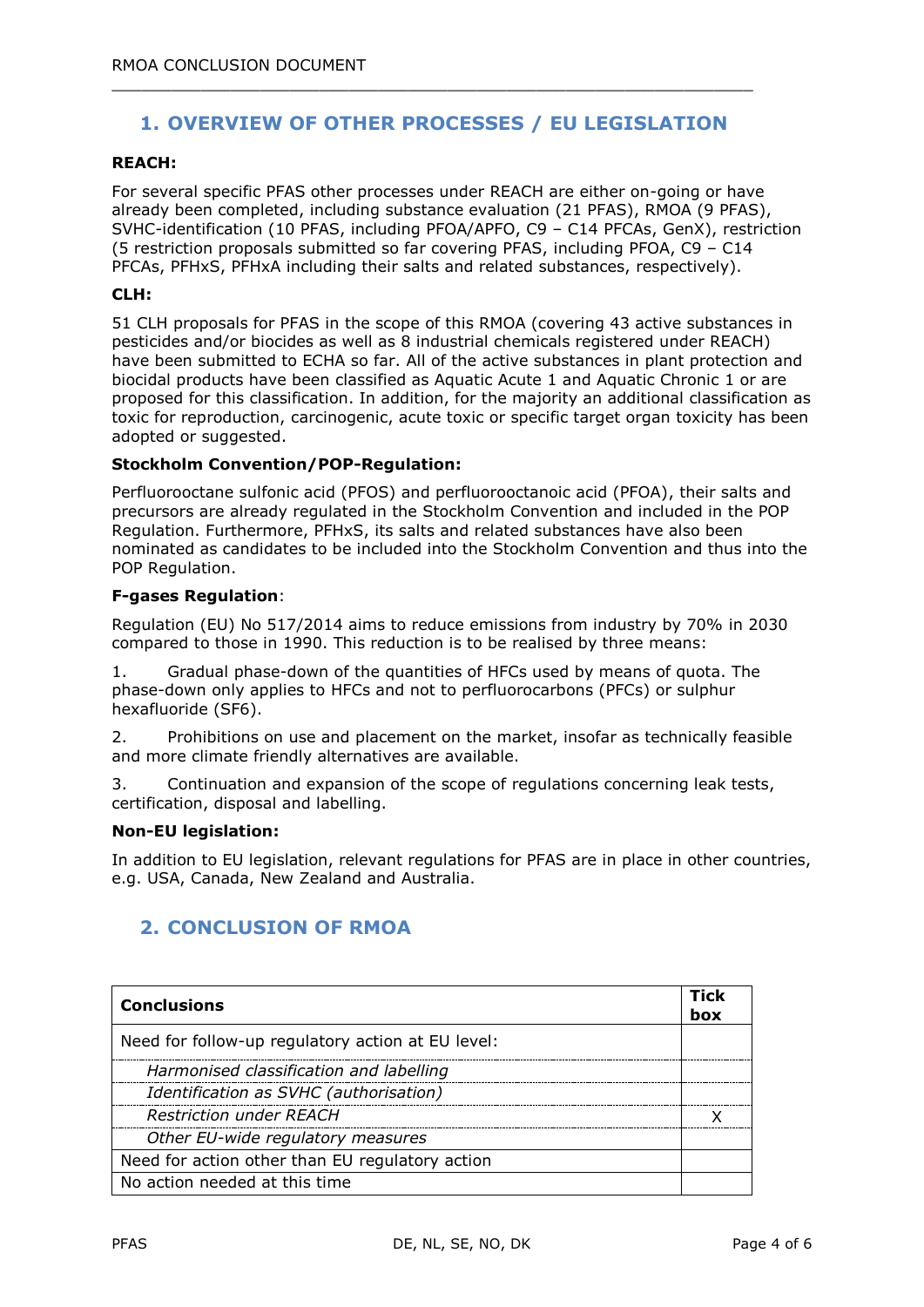## **3. NEED FOR FOLLOW-UP REGULATORY ACTION AT EU LEVEL**

 $\_$  , and the set of the set of the set of the set of the set of the set of the set of the set of the set of the set of the set of the set of the set of the set of the set of the set of the set of the set of the set of th

PFAS in the scope of this RMOA have the following structural formula:

 $X-(-CF_{2})_n-X'$  with  $n > 1$  and X, X' not being H (thus including X-CF<sub>3</sub>).

meaning fluorinated substances that contain at least one aliphatic carbon atom that is both, saturated and fully fluorinated, i.e. any chemical with at least one perfluorinated methyl group (-CF<sub>3</sub>) or at least one perfluorinated methylene group (-CF<sub>2</sub>-), including branched fluoroalkyl groups and substances containing ether linkages fluoropolymers and side chain fluorinated polymers.

PFAS are a large family of thousands of man-made chemicals that are widely used throughout society. The general and common concern for all PFAS is persistence. PFAS will remain in the environment for ages. All PFAS are, or ultimately transform into, persistent substances. For instance, according to UNEP, perfluorooctanoic acid (PFOA) does not undergo any further abiotic or biotic degradation under relevant environmental conditions. Substances that are transformed into stable PFAS are called PFAS-precursors or "related substances". The extreme persistence of PFAS leading to irreversible environmental exposure and accumulation is a reason for major concern.

Due to their water solubility and mobility, contamination of surface, ground-, and drinking water and soil has occurred in the EU as well as globally and will continue. It has been proven very difficult and extremely costly to remove PFAS when released to the environment.

In general it can be stated that PFAS may cause harm, although exposure levels that are linked to adverse effects show wide variations for individual substances. Some PFAS have been documented as toxic and/or bioaccumulative substances, both with respect to human health as well as the environment.

Without taking action, their concentrations will continue to increase, and their toxic and polluting effects will be difficult to reverse<sup>1</sup>. Actions taken so far have not sufficiently addressed these concerns. This is why a coherent and coordinated EU strategy to address PFAS through regulatory and non-regulatory actions is urgently needed. The goal is to minimise environmental and human exposure to PFAS, at all stages of their life cycle.

## **3.1 Restriction under REACH**

A restriction under the chemicals legislation (REACH) is considered the most effective tool to manage the risk from substances, such as PFAS, that are used in industrial processes but also in products (mixtures and articles). A restriction can ban or include other requirements to address risks (such as use of RMM) during the manufacture, placing on the market or use of a chemical substance, or for a group of substances. It applies also to imported articles and it is flexible, because it can include derogations, unlimited in time or time limited. Therefore, a REACH restriction is an appropriate EU instrument to address PFAS concerns at the source.

In addition, restriction is considered to be the most effective and efficient way to manage such a large and complex group of substances that are used in numerous applications. A broad restriction is, therefore, preferable to authorisation.

A broad restriction under REACH covering all PFAS as a group:

• would be the preferred option, in order to limit as many (non-essential) uses as practically possible. This would have the greatest impact on minimising human and environmental exposure to PFAS,

-

<sup>1</sup> <https://sverigesmiljomal.se/miljomalen/giftfri-miljo/miljogifter-i-modersmjolk-och-blod/>